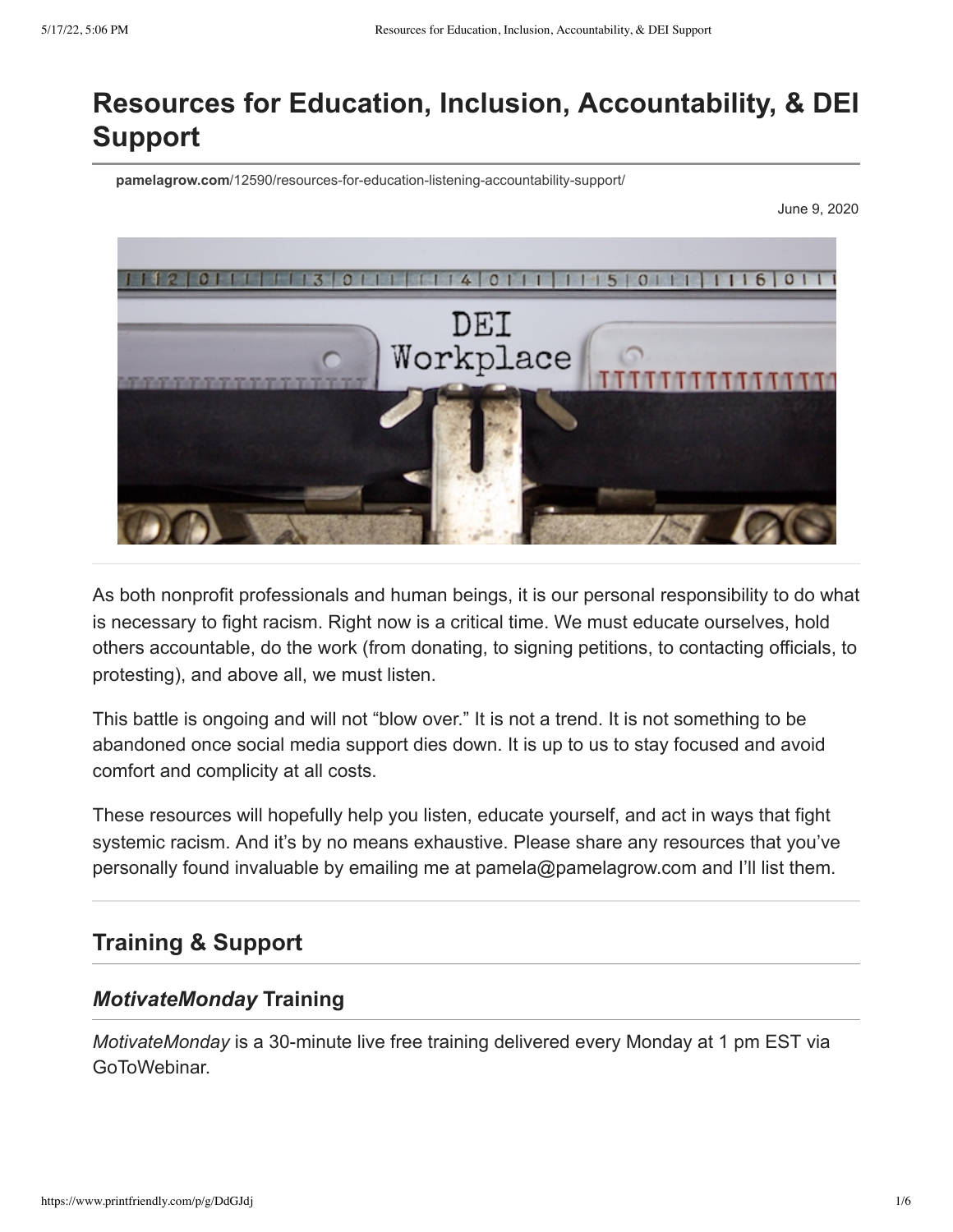[Whiteness at Work: Power, Perfectionism, Cultures of Nice](https://vimeo.com/616918267)

An eye-opening 60-minute discussion of the role of power at your nonprofit led by Desiree Adaway. One participant called it "the best training I've seen on DEI."

[Make Room for Us: Changing the Racial Composition and Culture of Your Board](https://vimeo.com/622724646) Nationally renowned trainer Christal Cherry leads this power-packed 40-minute training.

[Designing Strategic Planning with Equity and Justice](https://vimeo.com/574939997) Renee Rubin Ross, Ph.D. guides us through strategic planning through an equity lens.

### **Consultants**

I can personally vouch for the work of Community Connective and The Adaway Group

Looking for strategic planning, capacity building, or leadership development for your nonprofit? Let's talk! (Especially if you want to do this work through an anti-racist lens.). Heidi Massey at [Community Connective](http://communityconnective.com/services/become-an-anti-racist-nonprofit/)

[Racial Equity Institute](https://www.racialequityinstitute.com/)

[The Management Center](https://www.managementcenter.org/)

[Two Brown Girls](http://2brwngirls.com/)

[The Adaway Group Freedom School](https://adawaygroup.com/freedom-school/)

[Silence Is Not Golden: A Workbook for Creating Woke Boards](https://www.theboardpro.com/product-page/silence-is-not-golden-a-workbook-for-creating-woke-boards)

[Theory of Enchantment](https://theoryofenchantment.com/) Learn how to cultivate unity in your workplace with a diversity & inclusion program that teaches love.

# **Online Resources & Articles**

[The Root Newsletter](https://www.theroot.com/)

A media platform that serves as a space for Black voices and perspectives. The articles published here are informative, humorous, and witty.

#### **[TheGrio](https://thegrio.com/)**

Content geared toward Black audiences is noticeably absent from mainstream media. TheGrio is the first video-centric news community site devoted to fulfilling this need.

### [Donors of Color](https://www.donorsofcolor.org/)

The Donors of Color Network creates a philanthropic and political home for high net worth donors of color committed to building power for people of color. Subscribe to receive updates from Donors of Color.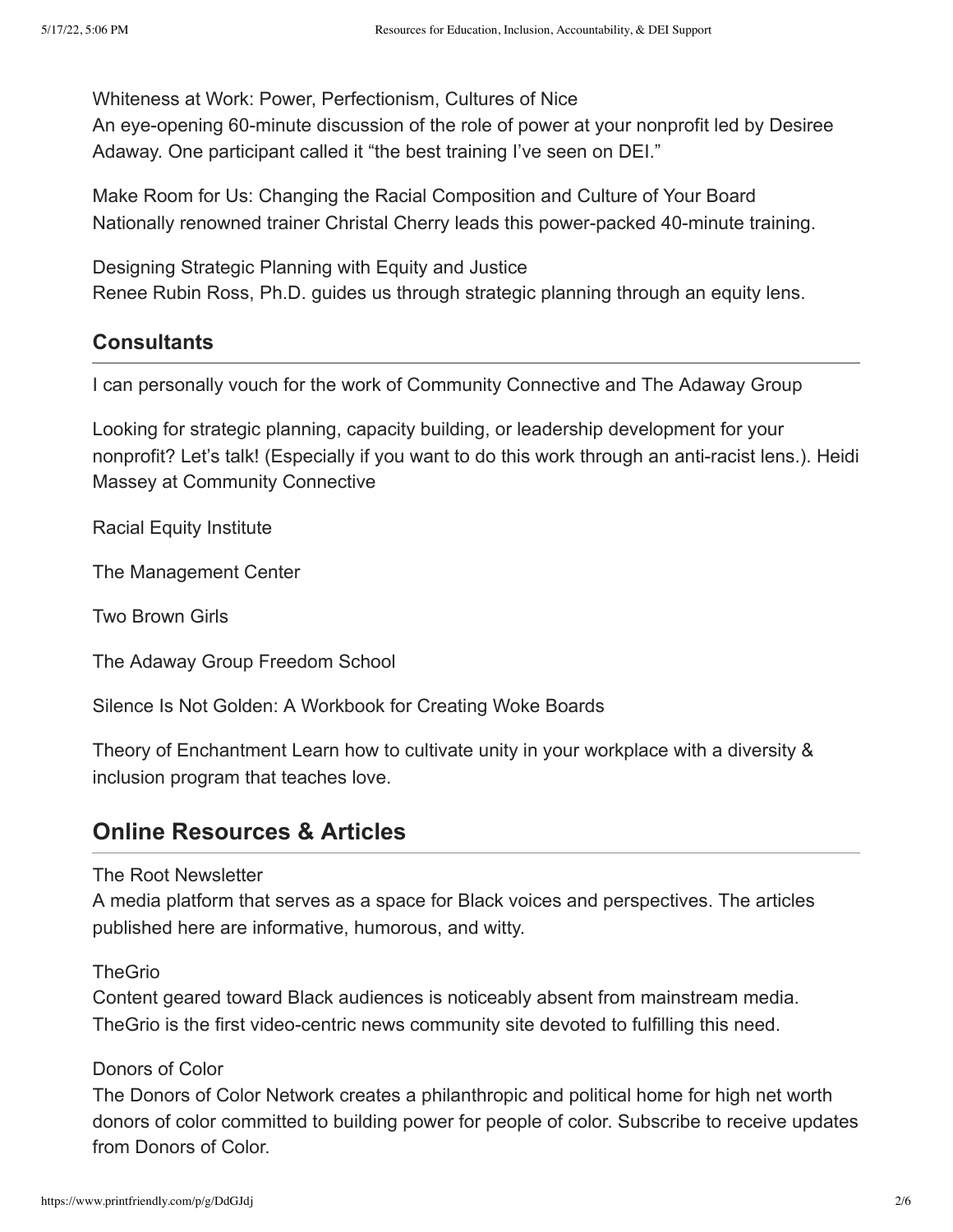[For Our White Friends Desiring to Be Allies.](https://sojo.net/articles/our-white-friends-desiring-be-allies?fbclid=IwAR3WpdizqAu8drhXaeOOea2YGkHGzxrYAHKCRNn34V_4RVHxoiEPaIJGx00) "How can I be a stronger ally?" is a question many of us have asked lately. This begins to answer it.

[Diversity, Inclusion, and Equity Policy Template](https://bloomerang.co/resources/templates/diversity-inclusion-and-equity-policy-template/?inf_contact_key=eee308eb072d4a55bd58dc9ef22c16631b0a3f0fd3ee5d9b43fb34c6613498d7)

Diversity, Equity, and Inclusion (DEI) in the Nonprofit Sector – Essential Resources for [Nonprofit Professionals. Software company Bloomerang has compiled a thoughtful list](https://bloomerang.co/dei/)ing of resources for the nonprofit sector.

[What a Cardiothoracic Surgeon Sees When He Sees George Floyd.](https://medium.com/@ncz459/what-a-cardiothoracic-surgeon-sees-when-he-sees-george-floyd-e055d0637b18) A powerful, powerful read.

[Five Things Nonprofit Boards Can Intentionally do to Lead Diversity, Equity, and Inclusion](https://bloomerang.co/blog/5-things-nonprofit-boards-can-do-to-intentionally-lead-on-diversity-equity-and-inclusion/). New from Bloomerang.

[What I commit to doing differently](https://jcsocialmarketing.com/2020/06/what-i-commit-to-doing-differently/). Insightful read from Julia Campbell.

[How Can Nonprofits Move from Exploitative Storytelling to Justice-Oriented Storytelling?](https://bloomerang.co/blog/how-can-nonprofits-move-from-exploitative-storytelling-to-justice-oriented-storytelling/) Must-read from the Bloomerang blog.

**This must-see Instagram account is using storytelling to expose racism in elite schools.** [Power of Storytelling](https://www.pamelagrow.com/12654/power-of-storytelling-this-instagram-account-is-using-storytelling-to-expose-racism-in-elite-schools/).

[The long and winding road to racial awareness.](http://seachangestrategies.com/the-long-and-winding-road-to-anti-racism/) By Mark Rovner.

[The way we promote legacies perpetuates white supremacy](https://globetrottingfundraiser.com/legacies-white-supremacy/). An important read from my friend, Ligia Peña, CFRE.

[Equity Guide for Nonprofit Technology.](https://www.nten.org/equity-guide-for-nonprofit-technology/) "Nonprofit technology is marked by inequities in both the technology sector and the nonprofit sector. You can see this in staffing, processes, and the way technology tools are implemented. These inequities within our organizations and our sector must be dismantled if we want to address our communities' needs permanently. Whether you're a user, builder, or funder, you have a responsibility to ensure the equitable use of technology." From NTEN.

[Black Men Matter – Examining Mental Health Issues Among Black Men – A Guide To](https://drugrehabus.org/mental-health-issues-among-black-men/) Freedom

[Dismantling Racism. Resources.](https://www.dismantlingracism.org/resources.html)

[Black Youth Matters: Understanding Mental Health Issues among Black Teens](https://betteraddictioncare.com/black-youth-matters-understanding-mental-health-issues-among-black-teens/)

### **Books**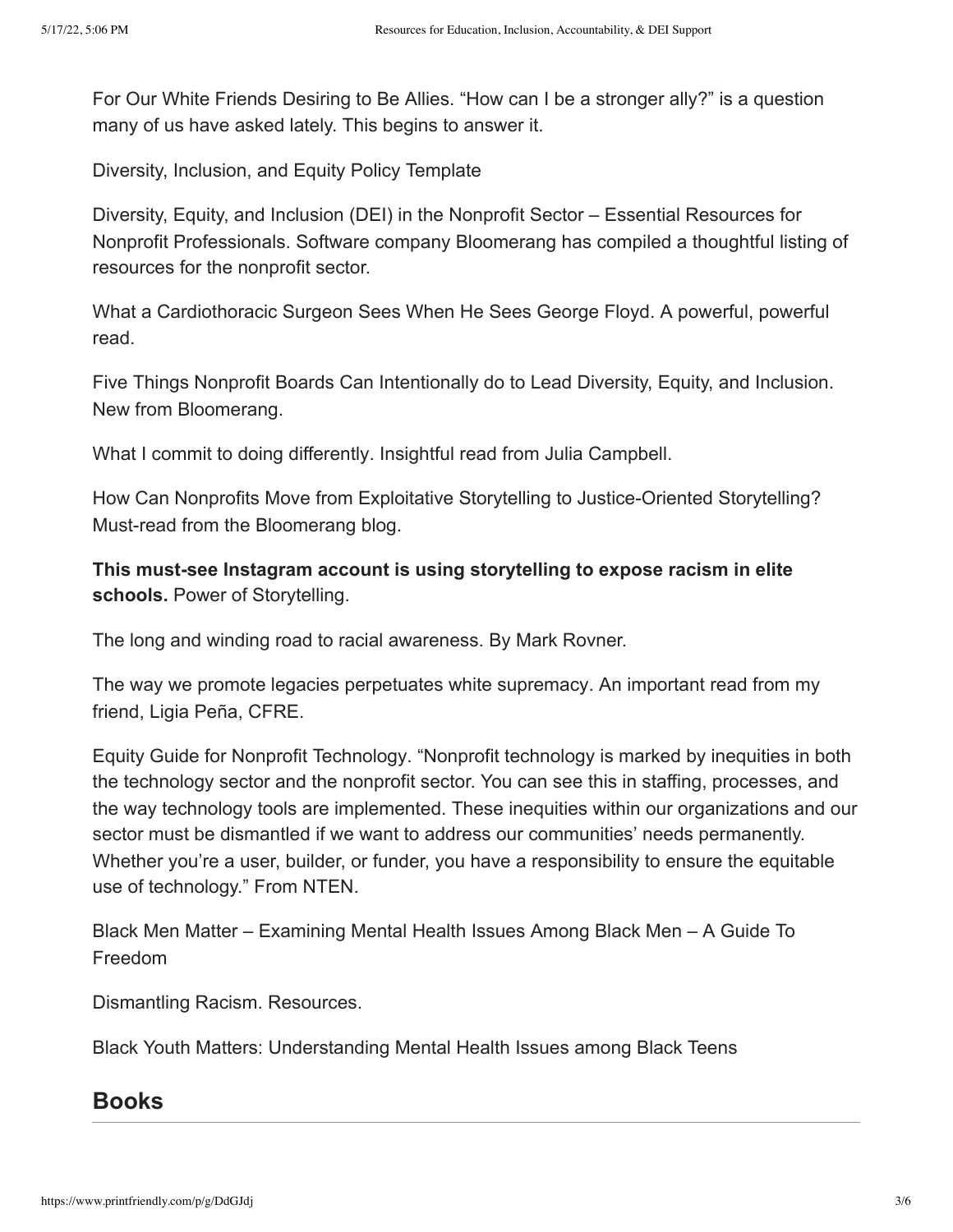[Minority Leader: How to Lead From the Outside and Make Real Change](https://amzn.to/3cRXzZD) by Stacey Abrams One of the many disempowering effects of systemic racism is that POCs are disadvantaged when it comes to attaining leadership positions. Abrams has drawn from her own experiences to provide a handbook that seeks to provide tools, exercises, and insight for navigating this situation.

### [How to Be An Antiracist](https://amzn.to/2MKQVdq) by Ibram X. Kendi

At this point, it should be alarmingly clear that being "not a racist" is not enough. This American University Professor explores racism in such a comprehensive way, including its many intersections, to provide a clearer understanding of what it is, here and now. We need to know exactly what we're fighting.

[If You Want to Learn About Anti-Racism, These 10 Books Are a Start](https://www.esquire.com/entertainment/books/g32733124/best-books-on-anti-racism/). Succinct and useful listing. From Esquire.

[Nice White Ladies: The Truth about White Supremacy, Our Role in It, and How We Can Help](https://amzn.to/3j0m5ho) Dismantle It. By Jessie Daniels

In a nation deeply divided by race, the "Karens" of the world are easy to villainize. But in Nice White Ladies, Jessie Daniels addresses the unintended complicity of even well-meaning white women. She reveals how their everyday choices harm communities of color. White mothers, still expected to be the primary parents, too often uncritically choose to send their kids to the "best" schools, collectively leading to a return to segregation. She addresses feminism that pushes women of color aside and a wellness industry that insulates white women in a bubble of their own privilege.

[White Fragility: Why It's So Hard for White People to Talk About Racism](https://amzn.to/2zj3ZDD) by Robin DiAngelo. DiAngelo writes and provides insight based on her personal experiences working as a diversity and inclusion training facilitator. The concept "white fragility" refers to the way white people often feel attacked or offended when the topic of racism arises.

# **Nonprofit Organizations**

### [The Innocence Project](https://www.innocenceproject.org/)

Founded by two lawyers in 1992, this nonprofit is passionately dedicated to exonerating the wrongfully convicted.

### [Black Lives Matter](https://blacklivesmatter.com/)

Founded in 2013 in response to the acquittal of Trayvon Martin's murderer, this global organization is a driving force in the current movement. BLM seeks to eradicate white supremacy and fight violence inflicted on Black communities. Their work is absolutely vital.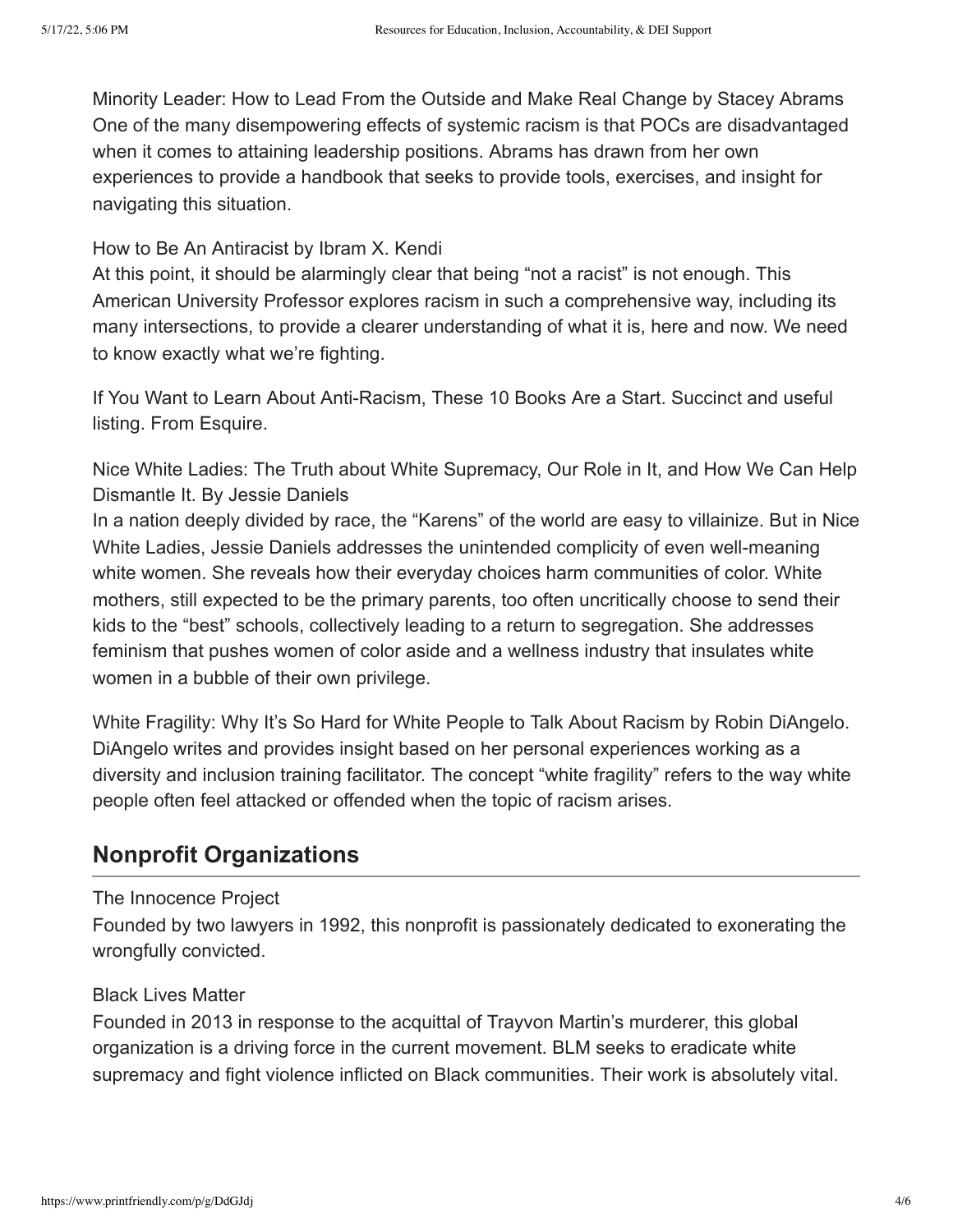#### **[EmbraceRace](https://www.embracerace.org/)**

This nonprofit fights systemic racism by providing resources and spaces for dialogue so that parents can raise children who are informed and thoughtful about race.

#### [The Philadelphia Bail Fund](https://www.phillybailfund.org/)

Those who cannot afford bail sit in a city jail cell for an average of 100 days before their case is heard before a judge. This revolving fund posts bail for those who cannot afford it. PBF's goal is to eliminate cash bail in Philadelphia completely.

#### [The Minnesota Freedom Fund](https://minnesotafreedomfund.org/)

Founded in 2016, this fund in Minnesota also seeks to provide cash bail for those who cannot afford it. Because freedom shouldn't be only accessible to those who can afford it.

#### [Reclaim the Block](https://www.reclaimtheblock.org/home)

Founded in 2018, this Minneapolis-based coalition is dedicated to reallocating funds from the police department toward other areas of the city's budget in a way that promotes health and safety.

#### [NAACP Legal Defense Fund](https://naacp.org/)

NOTE: The Legal Defense Fund – also referred to as the NAACP-LDF was founded in 1940 as a part of the NAACP, but separated in 1957 to become a completely separate entity. It is recognized as the nation's first civil and human rights law organization and shares our commitment to equal rights.

[Who We Are: A Chronicle of Racism in America](https://thewhoweareproject.org/the-project) is a documentary feature film that confronts the history of racism head-on.

[Tamir Rice Foundation](https://www.tamirericefoundation.org/) seeks to advocate for police reform by advocating to change laws and implement new policies for the system with community oversight for police accountability and community reform dialogue.

# **Films and Media**

#### [I Am Not Your Negro](https://amzn.to/2AjvLAk)

This 2016 documentary film, an exploration of racism through James Baldwin's memories of prominent civil rights leaders, is based on his unfinished manuscript, Remember This House.

#### [When They See Us](https://www.netflix.com/title/80200549)

This Netflix miniseries created by Ava DuVernay is based on the 1989 Central Park jogger case. Five teenagers were terrorized by the NYPD, wrongfully convicted, and ultimately exonerated.